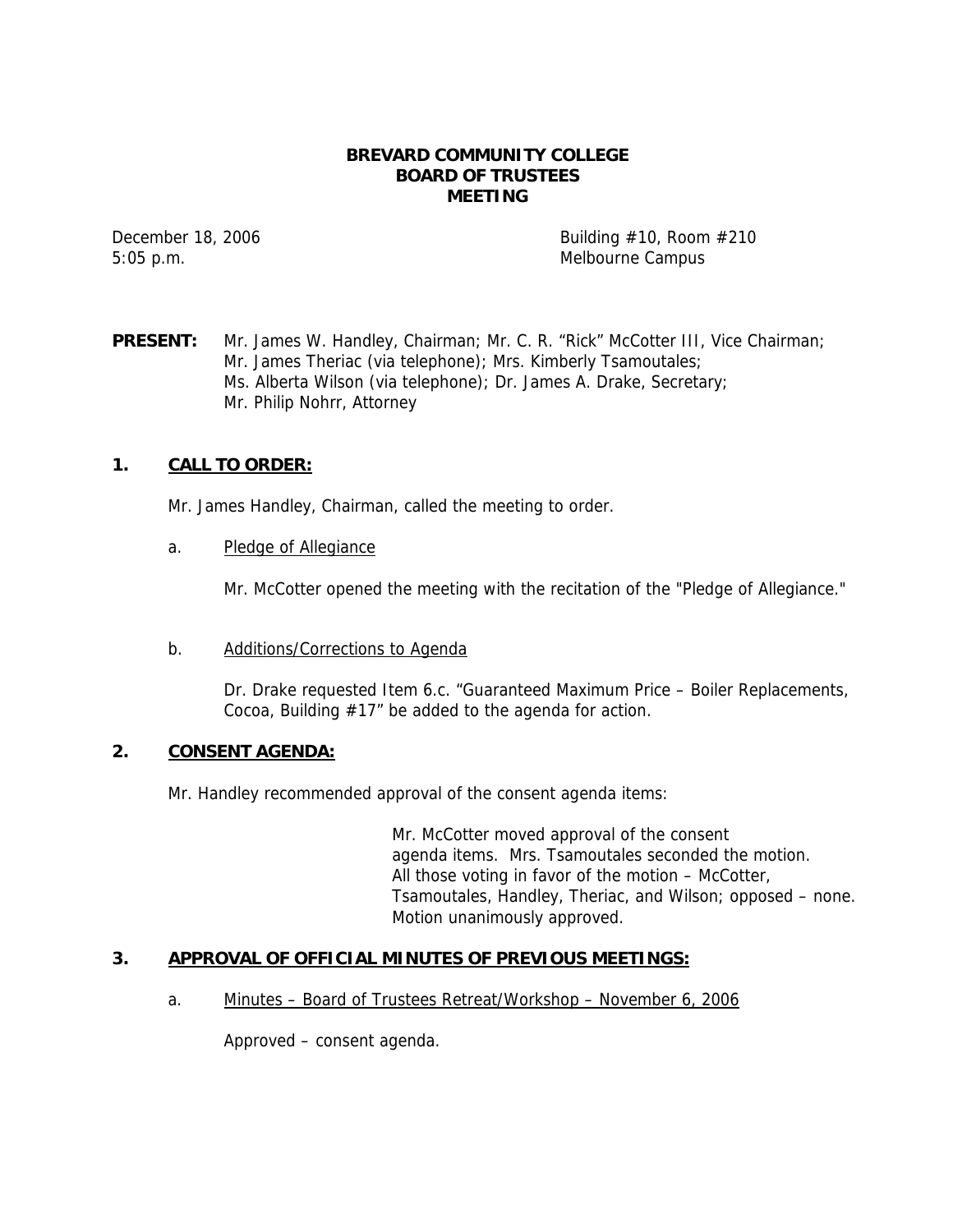b. Minutes – Board of Trustees Meeting – November 6, 2006

Approved – consent agenda.

# **4. COMMUNICATIONS:**

None.

# **5. CITIZEN'S PRESENTATION:**

None.

# **6. CONSTRUCTION AND DEVELOPMENT:**

# a. Approval of Continuing Service Architects (Addendum)

Mr. Al Little, Vice President, Financial and Administrative Affairs, reported that continuing services architect contracts were approved and negotiated for the College several years ago. The Administration has been pleased with the outcome, but felt it would be beneficial to re-advertise for the consideration of the Architect Selection Committee. Seven firms responded to the advertisement and the committee identified the following three firms as finalists: (1) Florida Architects; (2) BRPH; and, (3) Carter Burgess. As all three firms are capable and willing to serve in a continuing service role for the College, and there is sufficient work to distribute to all, it was recommended the Board authorize the Administration to negotiate with all three firms to provide continuing services. Mr. Little reported assignment for each project will be based on the firm's expertise, schedule and hourly rate.

> Mrs. Wilson moved approval of Continuing Service Architects. Mr. Theriac seconded the motion. All those voting in favor of the motion – Wilson, Theriac, Handley, McCotter, and Tsamoutales; opposed – none. Motion unanimously approved.

## b. Update on the Cocoa Village Playhouse Construction (Addendum)

Mr. Al Little, Vice President, Finance and Administrative Services, reported the Cocoa Village Playhouse (CVP) has been planning on an annex addition for several years. He reported on the historical developments of the annex addition. Mr. Little further reported that the architects, A.D. Morgan, are expected to provide a guaranteed maximum price (GMP) in January, at which time construction plans will be determined. Mr. Little reported that currently no college funds have been allocated to this project.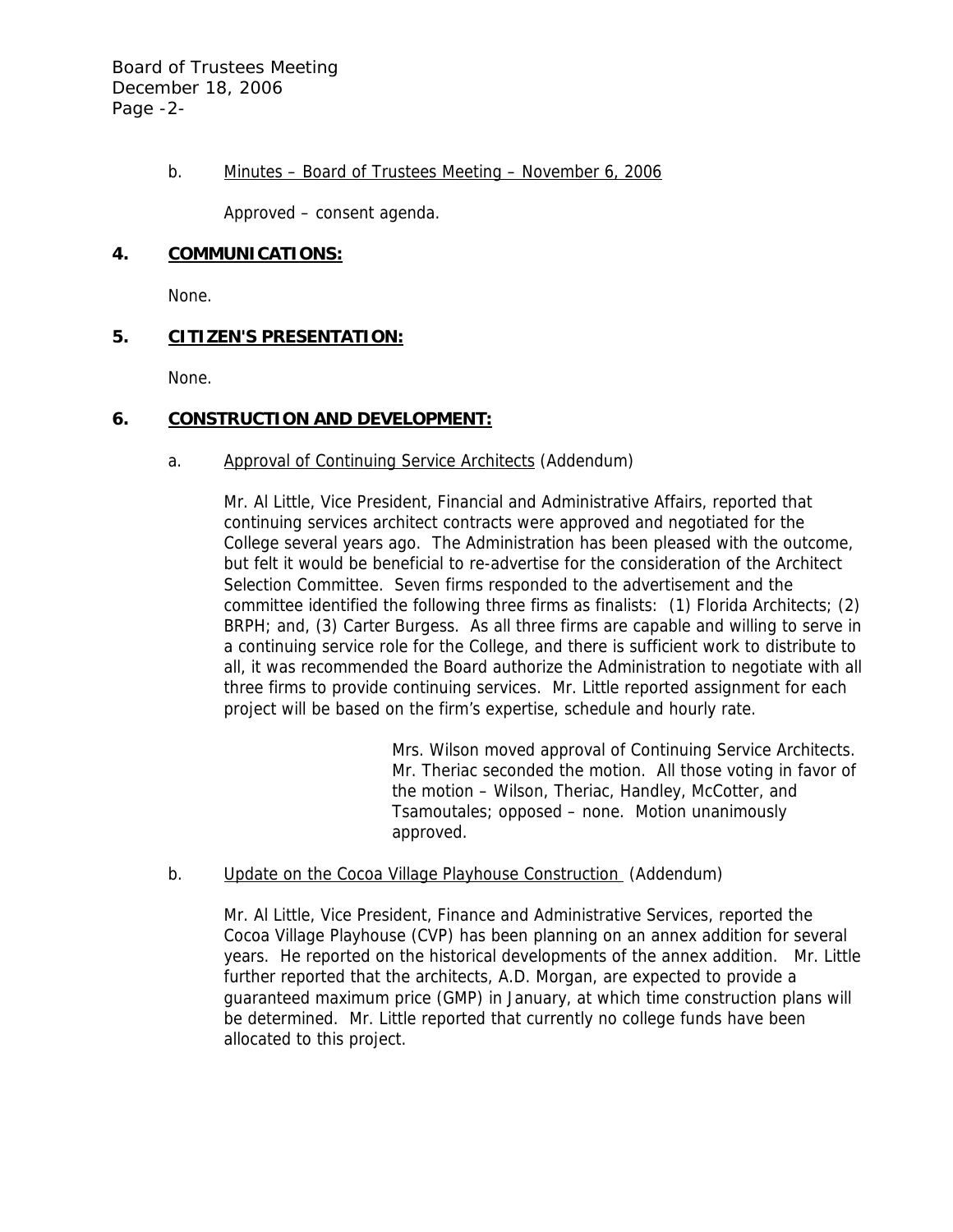Dr. Brenda Fettrow, Vice President, Student Services, reported on the current status of the Cocoa Village Playhouse Capital Campaign. She stated that action is being taken to: (1) expedite the receipt of pledged funds, which have not yet been paid; (2) solicit additional year-end donations prior to the January 31, 2007 matching deadline; (3) contact potential donors identified, including those identified by Mr. Beagley, Executive Director, Foundation; Ms. Hawkins-Smith, Executive Director, Cocoa Village Playhouse; and (4) meet with Dr. King soliciting advice and assistance with identifying additional potential donors in the community; (5) devise a timeline to facilitate maximum donations prior to the January 31 matching deadline; and, (6) receipt of \$150,000 contribution from CVP unrestricted funds, as approved by the CVP Board, prior to the January 31 matching deadline. Dr. Fettrow reported that the expectation is that the GMP will be higher than the original estimate. If that is the case, decisions will need to be made regarding plans to proceed with building, including the possibility of revising plans and/or completing the project in phases.

It was the consensus of the Board that construction start, as soon as possible, in order to gain the confidence of the community thereby encouraging future donations.

Mr. Little reported that upon receipt of the GMP, recommendations will be made to the Board regarding plans to proceed, based on funds available. He further reported that if the GMP exceeds the original expectations, a meeting will be arranged with the architects, construction manager, and CVP and College representatives to discuss value engineering options.

Mr. Little reported that matching funds can only be requested once from the state, with a cut-off date being January 31 of each year. Therefore, the options are to request the matching funds for whatever has been raised as of January 31, 2007, or wait an entire year and submit the request in 2008.

Ms. Staci Hawkins-Smith, Executive Director, Cocoa Village Playhouse, reported a fundraiser is planned for April 13, 2007, which is expected to net \$70,000-\$80,000. Mr. Handley reported the Board will review the subject with complete data provided at the January Board meeting.

#### c. Approval of Guaranteed Maximum Price – Boiler Replacements, Cocoa, Building  $#17$  (Addendum)

Mr. Little, Vice President, Finance and Administrative Services, reported that a boiler replacement project for the Cocoa Campus, Building #17, was included as part of the 2006-07 capital outlay budget. The College is using H. J. High for the project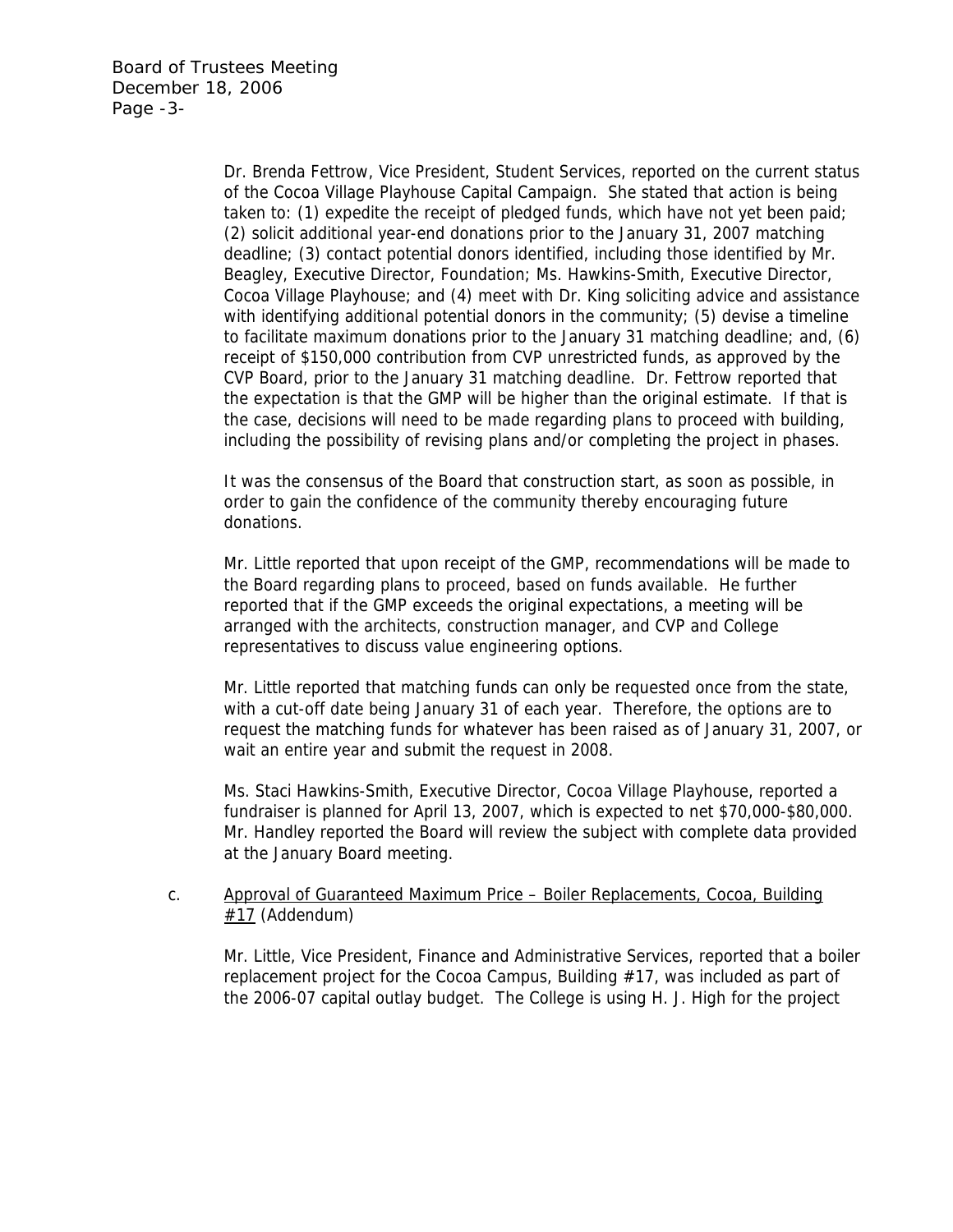Board of Trustees Meeting December 18, 2006 Page -4-

> under the continuing services contract. The guaranteed maximum price (GMA) for the project is \$490,000. Board approval of the GMA is requested so that the work can proceed during the Winter Holiday.

> > Mr. McCotter moved approval of Guaranteed Maximum Price – Boiler Replacements, Cocoa, Building #17. Mrs. Tsamoutales seconded the motion. All those voting in favor of the motion – McCotter, Tsamoutales, Handley, Theriac, and Wilson; opposed – none. Motion unanimously approved.

## **7. OLD BUSINESS:**

a. Report on Pending Legal Actions – Mr. Phil Nohrr (Addendum)

Mr. Nohrr reported the transition from Mr. Matheny to Gray Robinson is going smoothly with a spirit of cooperation. A written report was provided on pending legal actions.

Dr. Drake reported Gray Robinson provided an opinion regarding the applicability of the Florida Sunshine Laws in regard to direct support organization (DSO) boards. The detailed opinion is available for Board review. Mr. Nohrr reported all DSOs as well as their Committees (unless purely a fact-finding committee) are subject to the Florida Sunshine Law. Action is being taken to ensure that all DSOs are provided a copy of the opinion and to ensure compliance.

(1) Approval of Lowe's Site Plan Approval to June 30, 2007 (Addendum)

Mr. Handley reported the Lowe's attorney has requested an extension of the triparty agreement with Lowe's site plan approval to June 30, 2007, due to delays. The Board concurred.

> Mr. Theriac moved approval of extension of the Lowe's Site Plan Approval to June 30, 2007. Mrs. Tsamoutales seconded the motion. All those voting in favor of the motion – Theriac, Tsamoutales, Handley, McCotter, and Wilson; opposed – none. Motion unanimously approved.

#### b. Approval of Legal Services Action – Mr. Theriac/Dr. Drake

Dr. Drake reported he and Mr. Theriac have explored the various options regarding future legal services. He provided opinions and estimated costs for: 1) in-house counsel; 2) outside counsel with in-house paralegal serving as liaison; or 3) external counsel only.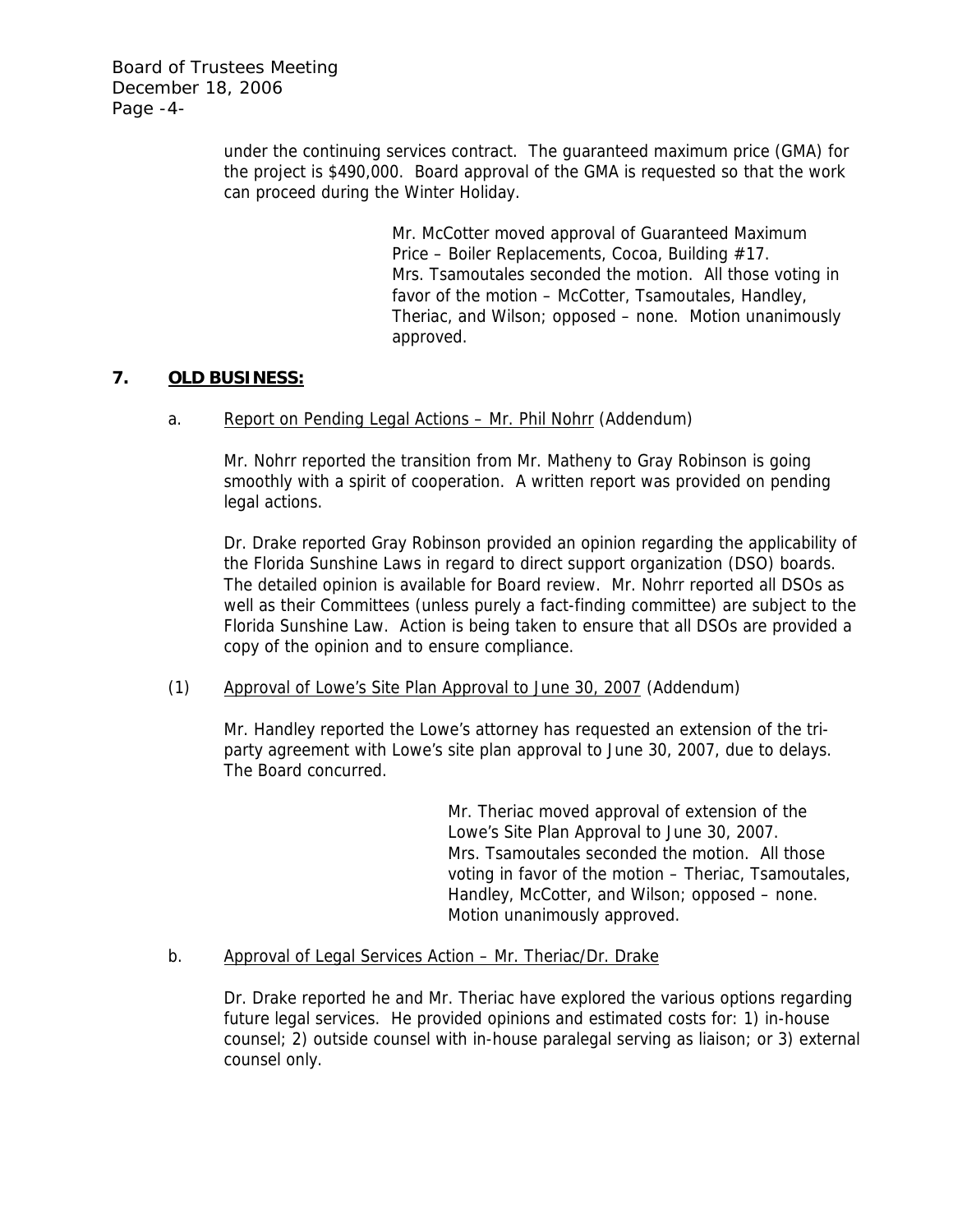Mr. Theriac reported the in-house counsel option is too costly. Dr. Drake reported Mr. Bill Mullowney, Vice President, Policy and General Counsel, Valencia Community College, informally suggested that it may be prudent to delay a decision to employ in-house counsel or continue to retain external counsel until a permanent President of the College has been appointed. Mr. Theriac recommended continuing the current arrangement with Gray Robinson while soliciting Requests for Proposals (RFP) from private firms in the area for consideration. It was the consensus of the Board to immediately pursue the solicitation of the RFP responses. Mr. Nohrr confirmed Gray Robinson's willingness to continue to provide legal counsel as long as needed.

> Mrs. Wilson moved approval to proceed with preparing a Request for Proposal for outside counsel with Dr. Drake and Mr. Theriac to oversee the process. Mrs. Tsamoutales seconded the motion. All those voting in favor of the motion – Wilson, Tsamoutales, Handley, McCotter, and Theriac; opposed – none. Motion unanimously approved.

#### c. Approval of the Proposed Strategic Initiatives for 2007-08 – Dr. Drake

 Presentation and discussion deferred to the January 22, 2007, meeting at the Board's request.

## d. Presidential Search Discussion

Mr. Handley reported Dr. Drake has recently petitioned the Board to amend his contract to allow his application for consideration in the Presidential Search process. Discussion ensued.

> Mrs. Wilson moved approval of amendment to delete paragraph 6 of Dr. Drake's contract as Interim President to allow his application and consideration in the Presidential Search process. Mr. McCotter seconded the motion for discussion.

Mr. McCotter expressed a concern that Dr. Drake could be given an unfair advantage, because they see him doing a fine job as Interim President. As a result, he requested the Board consider: 1) discontinuing the search process and offering the permanent Presidency position to Dr. Drake, or 2) request Dr. Drake step down as Interim President at this time, and submit application for consideration along with other candidates. Discussion confirmed the majority recommended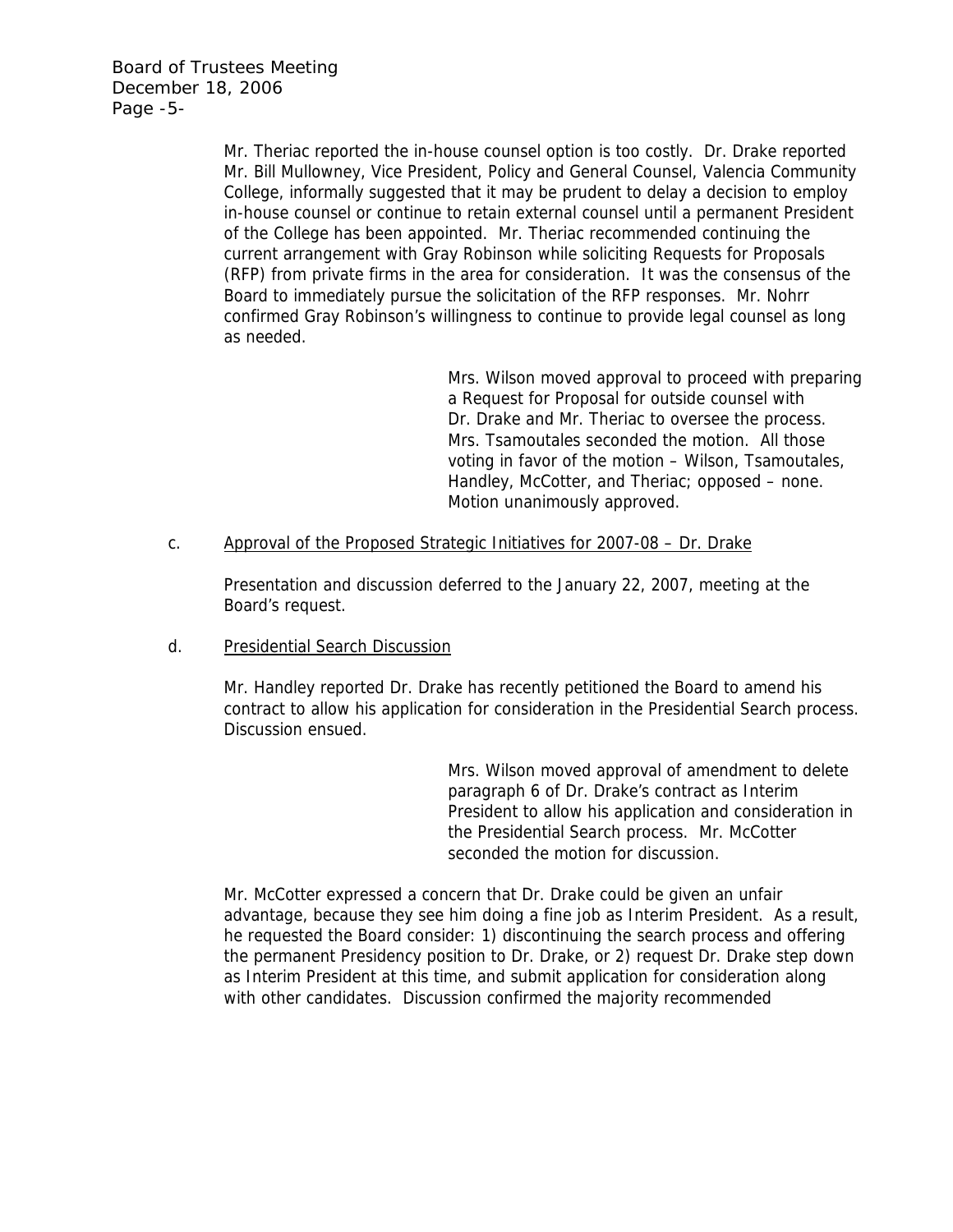Board of Trustees Meeting December 18, 2006 Page -6-

> amendment of the contract to allow Dr. Drake's application and consideration for the Presidency.

> > All those voting in favor of the motion – Wilson, Handley, Tsamoutales, and Theriac; opposed – McCotter. Motion passed 4-1.

## **8. NEW BUSINESS:**

a. Personnel Actions (Addendum)

The Personnel Actions were presented to the Board for information only; no action is required.

b. Request for Future Board Meeting/Workshop Agenda Items

Mrs. Wilson requested a presentation on the Minority Access Report and Award be scheduled for a future meeting.

(Mr. Theriac left the meeting.)

## **9. FINANCIAL ACTIONS:**

a. Approval of the November Monthly Summary of Income and Expenditures (Addendum)

Approved – consent agenda.

b. Approval of Revisions to the College Fee Schedule

Approved – consent agenda.

c. Approval of 2006-2007 Operating Budget Amendment

Approved – consent agenda.

#### **10. REPORT OF THE PRESIDENT:**

Dr. Drake reported the Florida Association of Community Colleges (FACC) and Council of Presidents (COP) has requested Presidents and Trustees make legislative calls regarding legislative priorities during the budget cycle. He reported to-date Mr. Handley, Mr. Ross and he have visited Representatives Poppell and Altman who were supportive of suggestions regarding the University of Central Florida Consortium request for \$5 million in recurring funds and the importance of dual enrollment, as well as other items. Dr. Drake stated Representative Altman's support is especially pertinent as he has been appointed as Chair of the Educational Innovations Committee and will have an impact on funding of